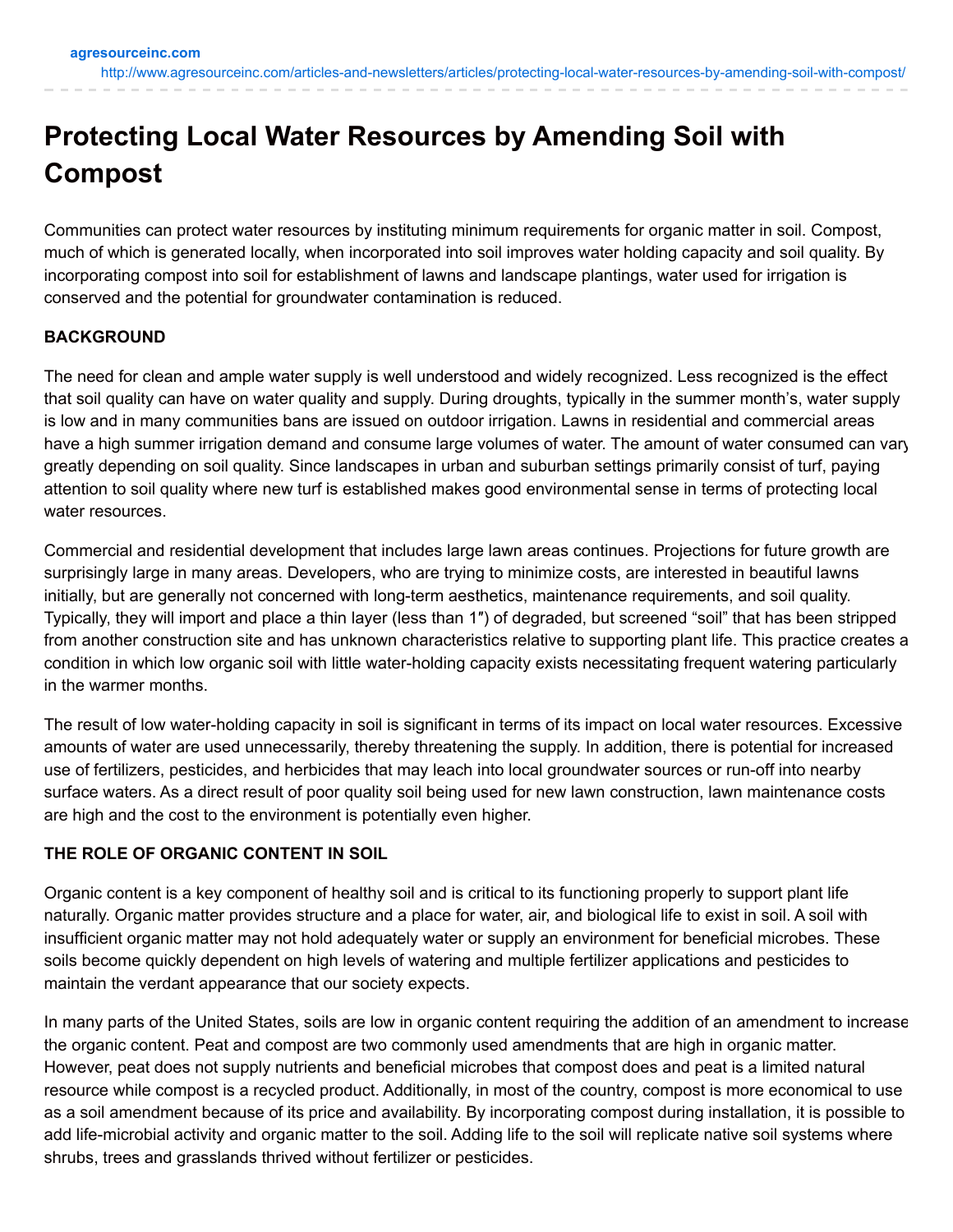Communities in many states have taken measures to increase organic matter in soils. For example, Redmond, WA has issued guidelines for landscaping with compost-amended soils. The Texas Natural Resource Conservation Commission has worked with other in-state agencies and communities to advance composting and the utilization of compost. The Washington Organic Recycling Council is very active in promoting the use of compost in soils and has established the "Soils for Salmon" program to protect rivers. The United States Department of Agriculture (USDA) and Appropriate Technology Transfer for Rural Areas (ATTRA) provide considerable technical information showing the important role that compost has in maintaining healthy soils and water resource protection.

# **THE BENEFITS OF COMPOST**

Compost is the product from the thermophilic, aerobic decomposition of organic residues under controlled conditions. It can be made from a variety of feeedstocks such as green waste, food waste, biosolids (municipal wastewater treatment plant solids), clean wood waste and other environmentally safe organic materials. Compost should meet all EPA and state environmental agency requirements governing chemical contaminants and be processed at high temperatures necessary to destroy weed seeds and potential pathogens. Producers of compost should provide a laboratory compost analysis.

Compost has a high organic matter content relative to most upland soils. By incorporating compost into soil, Soil Organic Matter (SOM) is increased making the soil healthier. The benefits of increasing SOM by adding compost are many and fall under four categories: biological, physical, chemical, and environmental.

Organic matter provided from compost promotes the growth of beneficial micro-organisms. A teaspoon of healthy soil or compost can have millions of bacteria, miles of fungi, hundreds of thousand of protozoa, and hundreds of beneficial nematodes. These groups of living organisms create a diversity of life in a healthy soil and serve a critical function not only metabolizing nutrients but also suppressing soil borne pathogens.

The physical benefits of increased SOM include improved soil aggregation or structure, lessening of compaction and surface crusting, increased infiltration and aeration, and improved water holding capacity. Improved soil physical properties results in both improved plant growth and soils that absorb water and hold nutrients more efficiently.

The chemical benefits of increased SOM are enhanced cation exchange capacity, which helps make nutrients more available to plants, and chelation of metallic micronutrients, which binds trace elements so that they can be released slowly and made available as needed for plant uptake. Compost provides a balanced source of slow release nutrients necessary for healthy plants.

The environmental benefits of increased SOM by adding compost are carbon sequestration, which helps reduce global warming, adsorption of toxic metals, adsorption and microbial degradation of toxic organic compounds such as pesticides, and decreased soil erosion.

The organic matter content of compost (or soil) can be easily measured by using Loss on Ignition (LOI) method. LOI involves drying a sample, weighing it, putting it back in the oven to burn off the organic matter and weighing it again. It is therefore possible to determine how much SOM is increased depending on the organic content of a particular compost.

# **CONSERVING WATER SUPPLY**

The percentage of organic content directly relates to water-holding capacity in soil. Soil scientists report that for every 1% of organic matter content, the soil can hold 16,500 gallons of plant available water per acre of soil to one foot deep. (source: ATTRA) That is roughly 1.5 quarts of water per cubic-foot of soil for each percent of organic matter.

A typical sandy soil needs an increase in organic content of approximately 5% to bring it up to a level that would maximize water-holding capacity. This would add 7.5 quarts or 1.88 gallons of water for each cubic-foot of soil. This means that a 10,000 square foot lawn would hold 18,800 gallons of water that would otherwise not be held and made